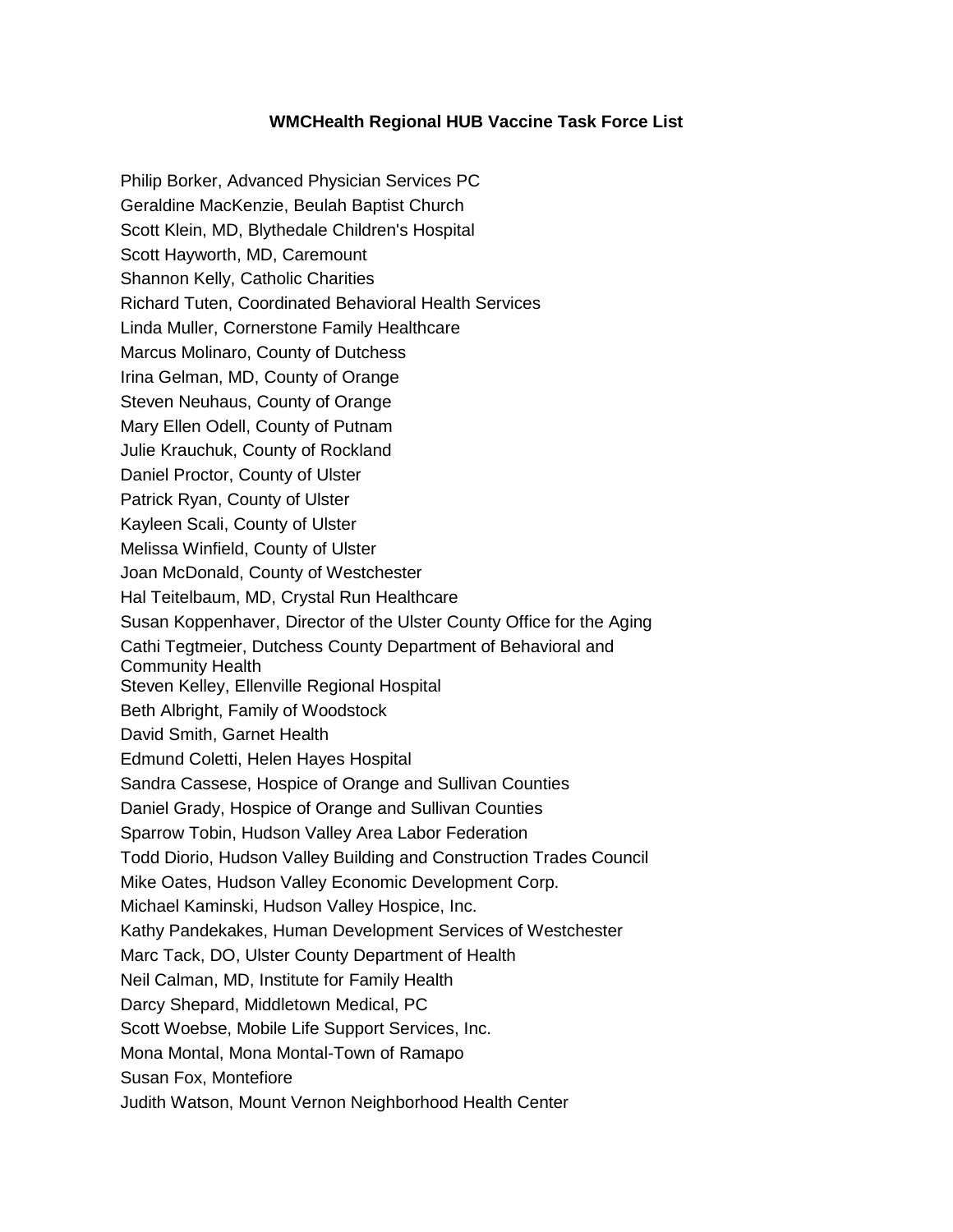Willie Trottman, NAACP Karen Westervelt, New York Presbyterian Healthcare System Diana Lopez, Nobody Leaves Mid-Hudson Jan Fisher, Nonprofit Westchester Maria Hale, Northwell/ Northern Westchester Hospital Jeff Meade, Northwell/ Phelps Hospital Peter Kelly, Nuvance Corporate Contact John Nelson, Nuvance Corporate Contact Lindsay C. Farrell, Open Door Family Medical Center Inc Steve Miccio, People Projects To Empower & Organize The Psychiatrically Labeled Sunil Khurana, MD, Premier Medical Group Michael Nesheiwat, MD, Putnam County Department of Health Michael Piazza, Putnam County Department of Social Services Robert Langley, Putnam County Sheriff's Office Frank Guglieri, Putnam Northern / Westchester BOCES Lou Riolo, Putnam Northern / Westchester BOCES A. K. Vaidian, REACH Council Dutchess County Chanie Sternberg, Refuah Health Center, Inc. William Hughes, Regional EMS/Hudson Valley Paramedic Services Karl Mueller, Rockland County Corrections Joulianna Petranker, Rockland County Corrections Eric Medina, Rockland County Department of Health Chris Jenson, Rockland County Office of Fire and Emergency Services Omar Munoz, Rockland county Sheriff's Office Raymond Florida, Rockland Paramedic Services, Inc. Richard Corti, St. John's Riverside Corporate Shaun Jones, Star of Bethlehem Baptist Church Stephanie Fargnoli, State University of New York Joshua Potosek, Sullivan County Adult Care Center Nancy McGraw, Sullivan County Public Health Services Richard Sauer, Sullivan County Public Safety Commissioner Edwyn Simon, Sullivan County Sheriff's Office Allison Dubois, Sun River Health Theresa Hamlin, The Center for Discovery Matthew Anderson, The Osborne Mona Montal, Town of Ramapo Dana Treacy, United Way - Rockland County Voluntary Orgs. Active in **Disaster** Elizabeth Bradley, Vassar College Sherlita Amler, MD, Westchester County Department of Health